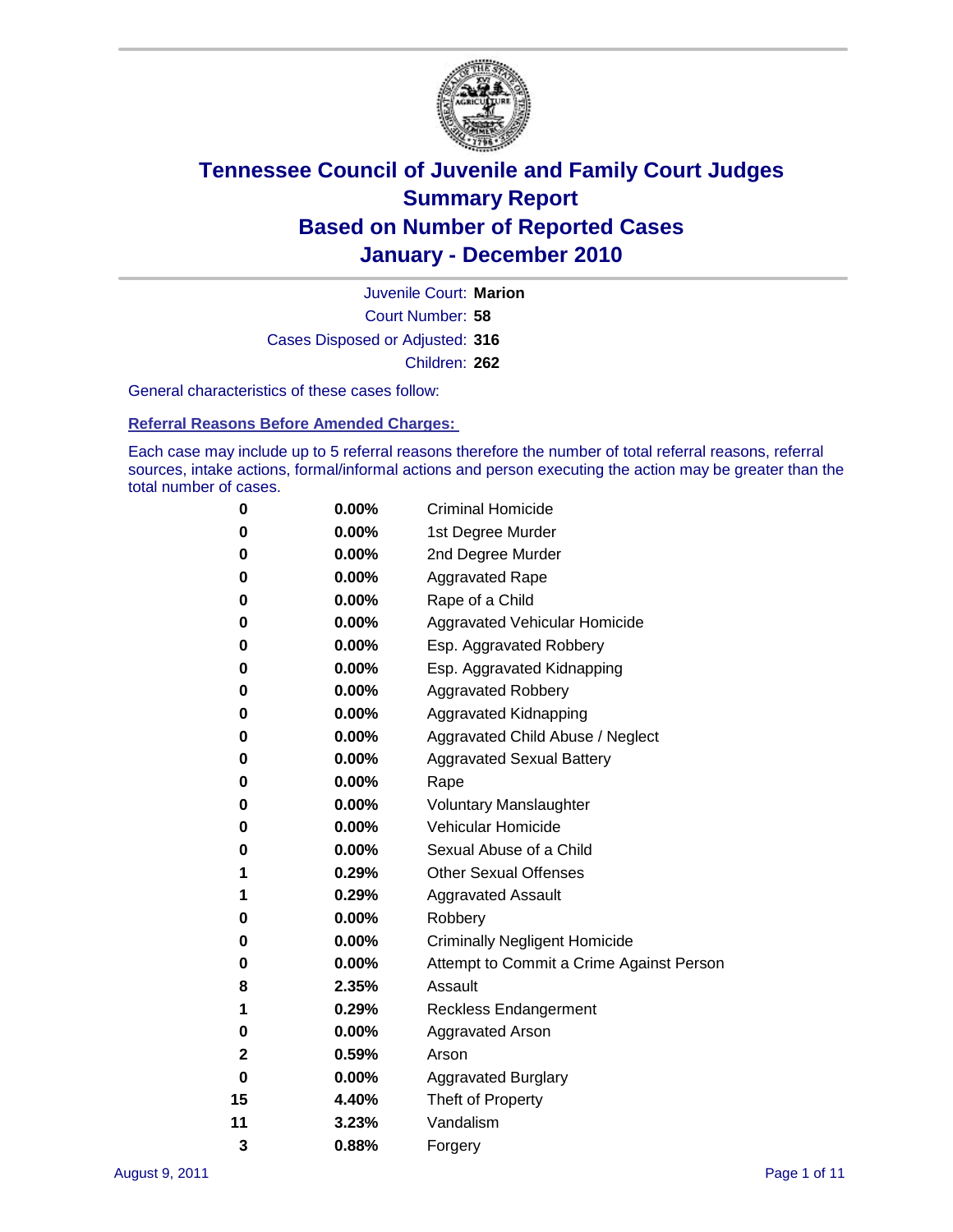

Court Number: **58** Juvenile Court: **Marion** Cases Disposed or Adjusted: **316** Children: **262**

#### **Referral Reasons Before Amended Charges:**

Each case may include up to 5 referral reasons therefore the number of total referral reasons, referral sources, intake actions, formal/informal actions and person executing the action may be greater than the total number of cases.

| 0            | 0.00%    | <b>Worthless Checks</b>                                     |
|--------------|----------|-------------------------------------------------------------|
| 0            | 0.00%    | Illegal Possession / Fraudulent Use of Credit / Debit Cards |
| 4            | 1.17%    | <b>Burglary</b>                                             |
| 0            | 0.00%    | Unauthorized Use of a Vehicle                               |
| 0            | $0.00\%$ | <b>Cruelty to Animals</b>                                   |
| 0            | 0.00%    | Sale of Controlled Substances                               |
| 3            | 0.88%    | <b>Other Drug Offenses</b>                                  |
| 3            | 0.88%    | <b>Possession of Controlled Substances</b>                  |
| 0            | 0.00%    | <b>Criminal Attempt</b>                                     |
| 0            | 0.00%    | Carrying Weapons on School Property                         |
| 1            | 0.29%    | Unlawful Carrying / Possession of a Weapon                  |
| 1            | 0.29%    | <b>Evading Arrest</b>                                       |
| $\mathbf{2}$ | 0.59%    | Escape                                                      |
| 3            | 0.88%    | Driving Under Influence (DUI)                               |
| 33           | 9.68%    | Possession / Consumption of Alcohol                         |
| 0            | 0.00%    | Resisting Stop, Frisk, Halt, Arrest or Search               |
| 0            | $0.00\%$ | <b>Aggravated Criminal Trespass</b>                         |
| 1            | 0.29%    | Harassment                                                  |
| 0            | 0.00%    | Failure to Appear                                           |
| 0            | 0.00%    | Filing a False Police Report                                |
| 0            | 0.00%    | Criminal Impersonation                                      |
| 10           | 2.93%    | <b>Disorderly Conduct</b>                                   |
| 1            | 0.29%    | <b>Criminal Trespass</b>                                    |
| $\mathbf{2}$ | 0.59%    | <b>Public Intoxication</b>                                  |
| 0            | $0.00\%$ | Gambling                                                    |
| 30           | 8.80%    | Traffic                                                     |
| 1            | 0.29%    | <b>Local Ordinances</b>                                     |
| 0            | 0.00%    | Violation of Wildlife Regulations                           |
| 0            | $0.00\%$ | Contempt of Court                                           |
| 5            | 1.47%    | Violation of Probation                                      |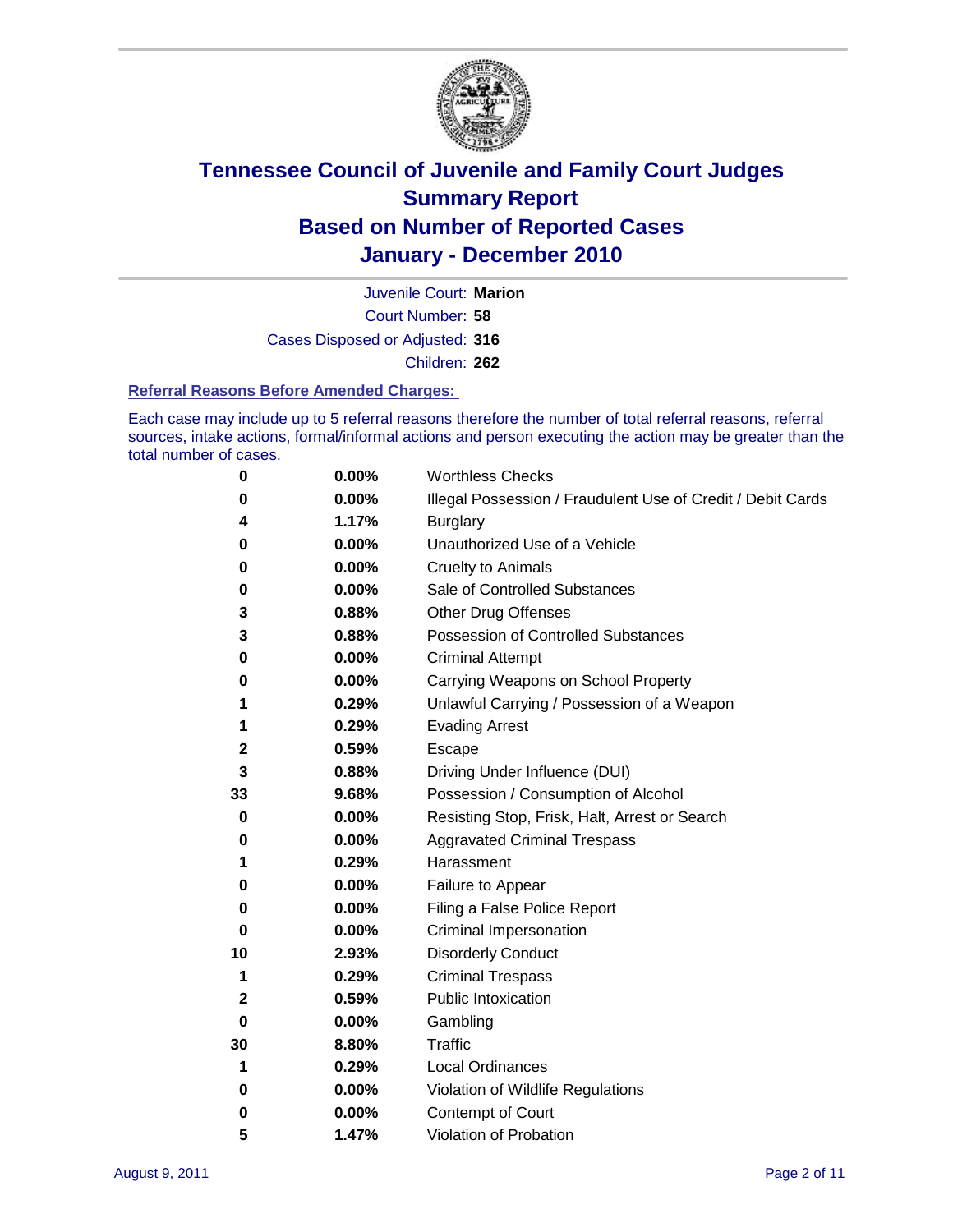

Court Number: **58** Juvenile Court: **Marion** Cases Disposed or Adjusted: **316** Children: **262**

#### **Referral Reasons Before Amended Charges:**

Each case may include up to 5 referral reasons therefore the number of total referral reasons, referral sources, intake actions, formal/informal actions and person executing the action may be greater than the total number of cases.

| 341          | 100.00% | <b>Total Referrals</b>                 |
|--------------|---------|----------------------------------------|
| 0            | 0.00%   | Other                                  |
| 0            | 0.00%   | <b>Consent to Marry</b>                |
| 0            | 0.00%   | <b>Request for Medical Treatment</b>   |
| 0            | 0.00%   | <b>Child Support</b>                   |
| 0            | 0.00%   | Paternity / Legitimation               |
| 0            | 0.00%   | Visitation                             |
| 29           | 8.50%   | Custody                                |
| $\bf{0}$     | 0.00%   | <b>Foster Care Review</b>              |
| 52           | 15.25%  | <b>Administrative Review</b>           |
| 14           | 4.11%   | <b>Judicial Review</b>                 |
| 0            | 0.00%   | Violation of Informal Adjustment       |
| 0            | 0.00%   | <b>Violation of Pretrial Diversion</b> |
| $\bf{0}$     | 0.00%   | Termination of Parental Rights         |
| 21           | 6.16%   | Dependency / Neglect                   |
| 0            | 0.00%   | <b>Physically Abused Child</b>         |
| 0            | 0.00%   | <b>Sexually Abused Child</b>           |
| $\mathbf{2}$ | 0.59%   | Violation of Curfew                    |
| 0            | 0.00%   | Violation of a Valid Court Order       |
| 1            | 0.29%   | Possession of Tobacco Products         |
| 1            | 0.29%   | Out-of-State Runaway                   |
| 9            | 2.64%   | In-State Runaway                       |
| 47           | 13.78%  | Truancy                                |
| 23           | 6.74%   | <b>Unruly Behavior</b>                 |
| $\bf{0}$     | 0.00%   | Violation of Aftercare                 |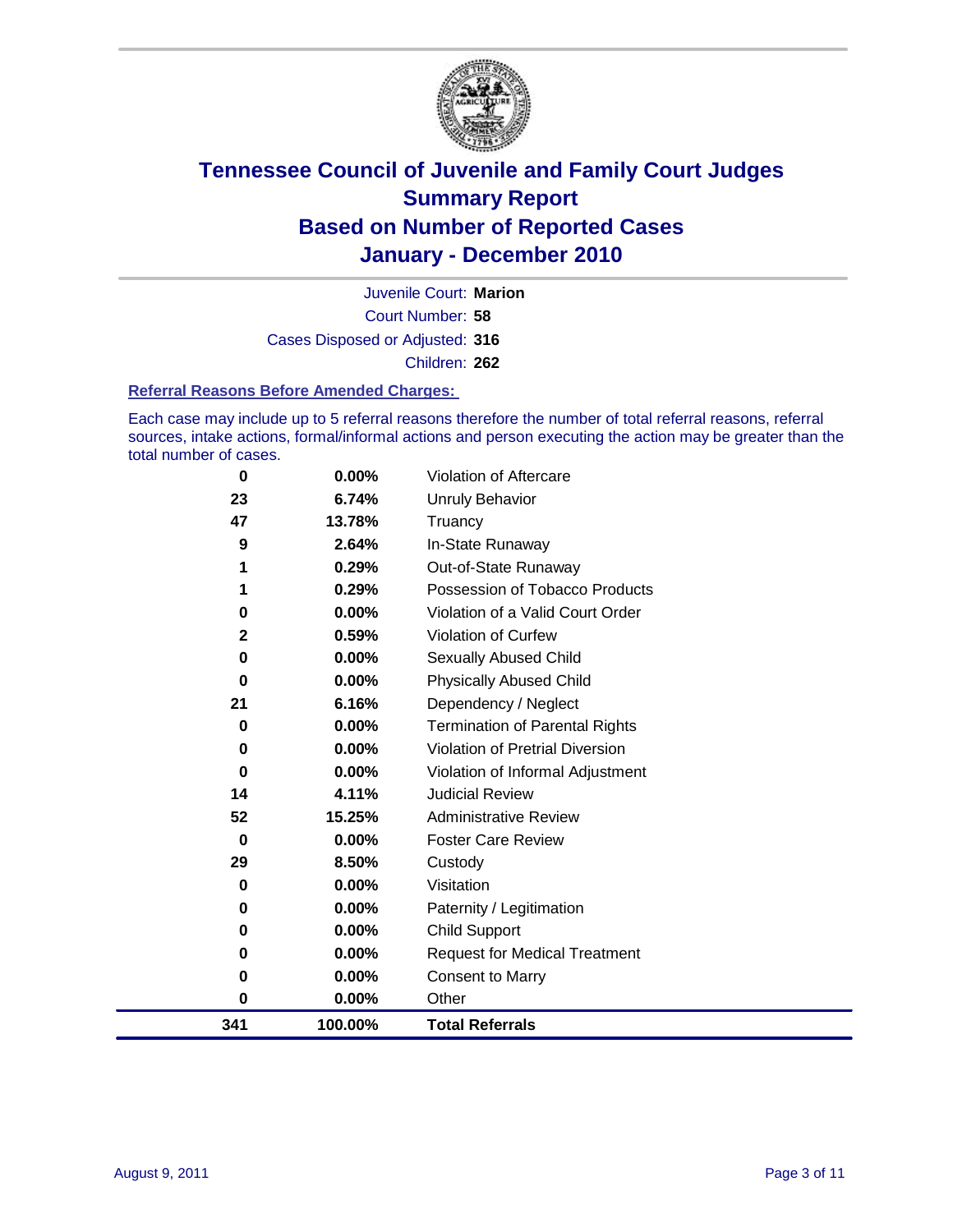

|                            | Juvenile Court: Marion          |                                   |  |  |  |
|----------------------------|---------------------------------|-----------------------------------|--|--|--|
|                            | Court Number: 58                |                                   |  |  |  |
|                            | Cases Disposed or Adjusted: 316 |                                   |  |  |  |
|                            |                                 | Children: 262                     |  |  |  |
| <b>Referral Sources: 1</b> |                                 |                                   |  |  |  |
| 125                        | 36.66%                          | Law Enforcement                   |  |  |  |
| 37                         | 10.85%                          | Parents                           |  |  |  |
| 22                         | 6.45%                           | Relatives                         |  |  |  |
| $\bf{0}$                   | 0.00%                           | Self                              |  |  |  |
| 51                         | 14.96%                          | School                            |  |  |  |
| 4                          | 1.17%                           | <b>CSA</b>                        |  |  |  |
| 74                         | 21.70%                          | <b>DCS</b>                        |  |  |  |
| 1                          | 0.29%                           | <b>Other State Department</b>     |  |  |  |
| 0                          | 0.00%                           | <b>District Attorney's Office</b> |  |  |  |
| 13                         | 3.81%                           | <b>Court Staff</b>                |  |  |  |
| 0                          | 0.00%                           | Social Agency                     |  |  |  |
| $\bf{0}$                   | 0.00%                           | <b>Other Court</b>                |  |  |  |
| 14                         | 4.11%                           | Victim                            |  |  |  |
| 0                          | 0.00%                           | Child & Parent                    |  |  |  |
| 0                          | 0.00%                           | Hospital                          |  |  |  |
| 0                          | 0.00%                           | Unknown                           |  |  |  |
| 0                          | 0.00%                           | Other                             |  |  |  |
| 341                        | 100.00%                         | <b>Total Referral Sources</b>     |  |  |  |

### **Age of Child at Referral: 2**

| 0<br>0 | 0.00%<br>$0.00\%$ | Ages 19 and Over<br><b>Unknown</b> |
|--------|-------------------|------------------------------------|
|        |                   |                                    |
|        |                   |                                    |
| 74     |                   | Ages 17 through 18                 |
| 85     | 32.44%            | Ages 15 through 16                 |
| 40     | 15.27%            | Ages 13 through 14                 |
| 14     | 5.34%             | Ages 11 through 12                 |
| 49     | 18.70%            | Ages 10 and Under                  |
|        |                   | 28.24%                             |

<sup>1</sup> If different than number of Referral Reasons (341), verify accuracy of your court's data.

<sup>2</sup> One child could be counted in multiple categories, verify accuracy of your court's data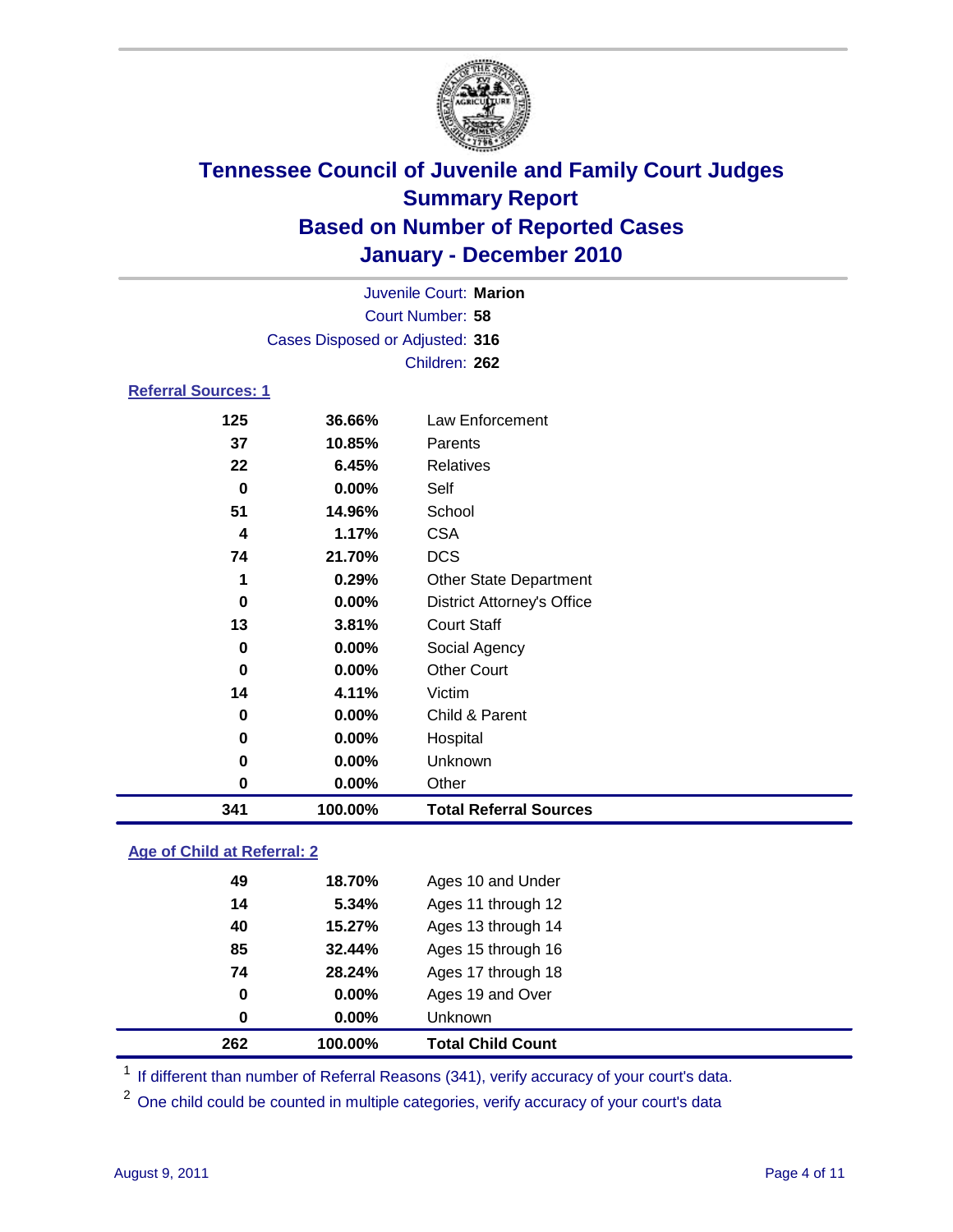

|                                         | Juvenile Court: Marion          |                          |  |  |  |
|-----------------------------------------|---------------------------------|--------------------------|--|--|--|
| Court Number: 58                        |                                 |                          |  |  |  |
|                                         | Cases Disposed or Adjusted: 316 |                          |  |  |  |
|                                         |                                 | Children: 262            |  |  |  |
| Sex of Child: 1                         |                                 |                          |  |  |  |
| 160                                     | 61.07%                          | Male                     |  |  |  |
| 102                                     | 38.93%                          | Female                   |  |  |  |
| $\mathbf 0$                             | 0.00%                           | Unknown                  |  |  |  |
| 262                                     | 100.00%                         | <b>Total Child Count</b> |  |  |  |
| Race of Child: 1                        |                                 |                          |  |  |  |
| 243                                     | 92.75%                          | White                    |  |  |  |
| 11                                      | 4.20%                           | African American         |  |  |  |
| 1                                       | 0.38%                           | Native American          |  |  |  |
| $\mathbf 0$                             | 0.00%                           | Asian                    |  |  |  |
| 5                                       | 1.91%                           | Mixed                    |  |  |  |
| $\overline{\mathbf{2}}$                 | 0.76%                           | Unknown                  |  |  |  |
| 262                                     | 100.00%                         | <b>Total Child Count</b> |  |  |  |
| <b>Hispanic Origin: 1</b>               |                                 |                          |  |  |  |
| 13                                      | 4.96%                           | Yes                      |  |  |  |
| 246                                     | 93.89%                          | No                       |  |  |  |
| 3                                       | 1.15%                           | Unknown                  |  |  |  |
| 262                                     | 100.00%                         | <b>Total Child Count</b> |  |  |  |
| <b>School Enrollment of Children: 1</b> |                                 |                          |  |  |  |
| 223                                     | 85.11%                          | Yes                      |  |  |  |
| 27                                      | 10.31%                          | <b>No</b>                |  |  |  |
| 12                                      | 4.58%                           | Unknown                  |  |  |  |
| 262                                     | 100.00%                         | <b>Total Child Count</b> |  |  |  |

One child could be counted in multiple categories, verify accuracy of your court's data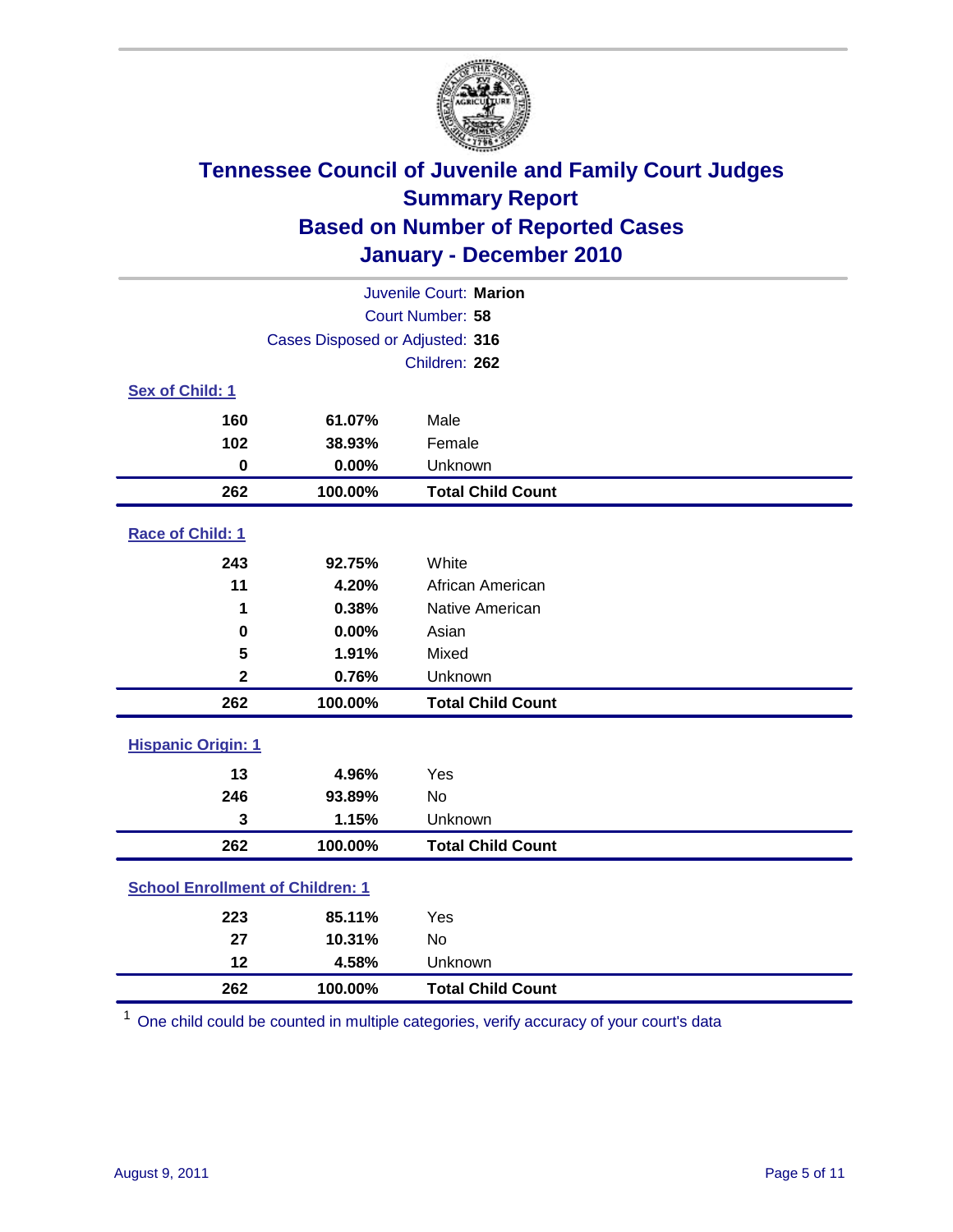

Court Number: **58** Juvenile Court: **Marion** Cases Disposed or Adjusted: **316** Children: **262**

#### **Living Arrangement of Child at Time of Referral: 1**

| 262 | 100.00%  | <b>Total Child Count</b>     |
|-----|----------|------------------------------|
| 1   | 0.38%    | Other                        |
| 5   | 1.91%    | Unknown                      |
| 0   | $0.00\%$ | Independent                  |
| 0   | $0.00\%$ | In an Institution            |
| 0   | $0.00\%$ | In a Residential Center      |
| 0   | 0.00%    | In a Group Home              |
| 41  | 15.65%   | With Foster Family           |
| 0   | $0.00\%$ | With Adoptive Parents        |
| 45  | 17.18%   | <b>With Relatives</b>        |
| 24  | 9.16%    | <b>With Father</b>           |
| 83  | 31.68%   | <b>With Mother</b>           |
| 6   | 2.29%    | With Mother and Stepfather   |
| 0   | $0.00\%$ | With Father and Stepmother   |
| 57  | 21.76%   | With Both Biological Parents |
|     |          |                              |

### **Type of Detention: 2**

| 316 | 100.00%  | <b>Total Detention Count</b> |  |
|-----|----------|------------------------------|--|
| 1   | 0.32%    | Other                        |  |
| 258 | 81.65%   | Does Not Apply               |  |
| 0   | $0.00\%$ | <b>Unknown</b>               |  |
| 0   | $0.00\%$ | Psychiatric Hospital         |  |
| 0   | 0.00%    | Jail - No Separation         |  |
| 0   | $0.00\%$ | Jail - Partial Separation    |  |
| 0   | 0.00%    | Jail - Complete Separation   |  |
| 4   | 1.27%    | Juvenile Detention Facility  |  |
| 53  | 16.77%   | Non-Secure Placement         |  |
|     |          |                              |  |

<sup>1</sup> One child could be counted in multiple categories, verify accuracy of your court's data

<sup>2</sup> If different than number of Cases (316) verify accuracy of your court's data.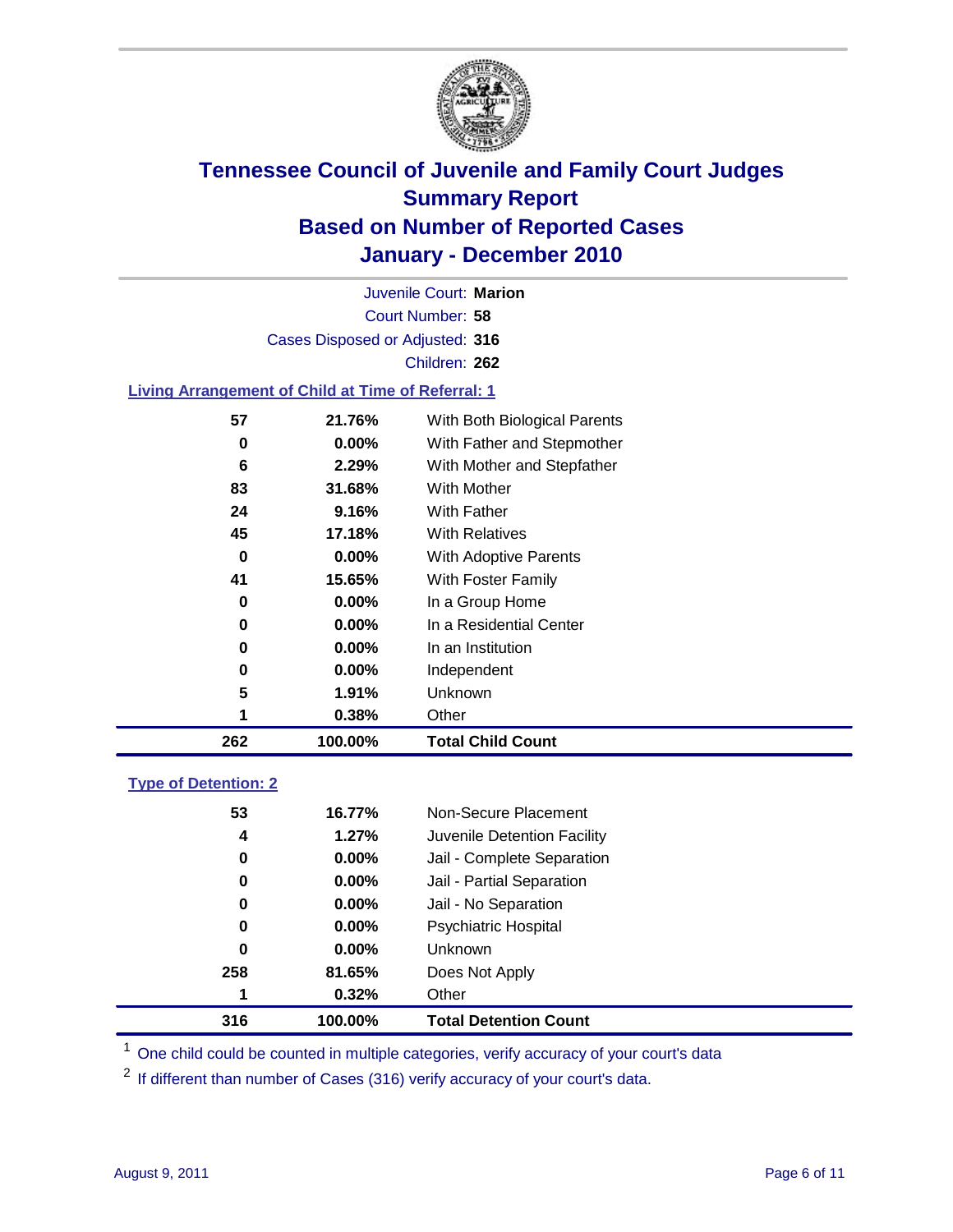

|                                                    | Juvenile Court: Marion          |                                      |  |  |  |
|----------------------------------------------------|---------------------------------|--------------------------------------|--|--|--|
|                                                    | Court Number: 58                |                                      |  |  |  |
|                                                    | Cases Disposed or Adjusted: 316 |                                      |  |  |  |
|                                                    |                                 | Children: 262                        |  |  |  |
| <b>Placement After Secure Detention Hearing: 1</b> |                                 |                                      |  |  |  |
| 59                                                 | 18.67%                          | Returned to Prior Living Arrangement |  |  |  |
| 4                                                  | 1.27%                           | Juvenile Detention Facility          |  |  |  |
| 0                                                  | 0.00%                           | Jail                                 |  |  |  |
| 3                                                  | 0.95%                           | Shelter / Group Home                 |  |  |  |
| 3                                                  | 0.95%                           | Foster Family Home                   |  |  |  |
| 0                                                  | 0.00%                           | Psychiatric Hospital                 |  |  |  |
| 0                                                  | 0.00%                           | Unknown                              |  |  |  |
| 247                                                | 78.16%                          | Does Not Apply                       |  |  |  |
| 0                                                  | 0.00%                           | Other                                |  |  |  |
| 316                                                | 100.00%                         | <b>Total Placement Count</b>         |  |  |  |
| <b>Intake Actions: 2</b>                           |                                 |                                      |  |  |  |
| 317                                                | 92.96%                          | <b>Petition Filed</b>                |  |  |  |
| $\bf{0}$                                           | 0.00%                           | <b>Motion Filed</b>                  |  |  |  |
| 11                                                 | 3.23%                           | <b>Citation Processed</b>            |  |  |  |
| $\bf{0}$                                           | 0.00%                           | Notification of Paternity Processed  |  |  |  |
| 11                                                 | 3.23%                           | Scheduling of Judicial Review        |  |  |  |
| 0                                                  | 0.00%                           | Scheduling of Administrative Review  |  |  |  |
| $\mathbf{2}$                                       | 0.59%                           | Scheduling of Foster Care Review     |  |  |  |
| $\bf{0}$                                           | 0.00%                           | Unknown                              |  |  |  |
| 0                                                  | 0.00%                           | Does Not Apply                       |  |  |  |
| 0                                                  | 0.00%                           | Other                                |  |  |  |
|                                                    |                                 |                                      |  |  |  |

<sup>1</sup> If different than number of Cases (316) verify accuracy of your court's data.

<sup>2</sup> If different than number of Referral Reasons (341), verify accuracy of your court's data.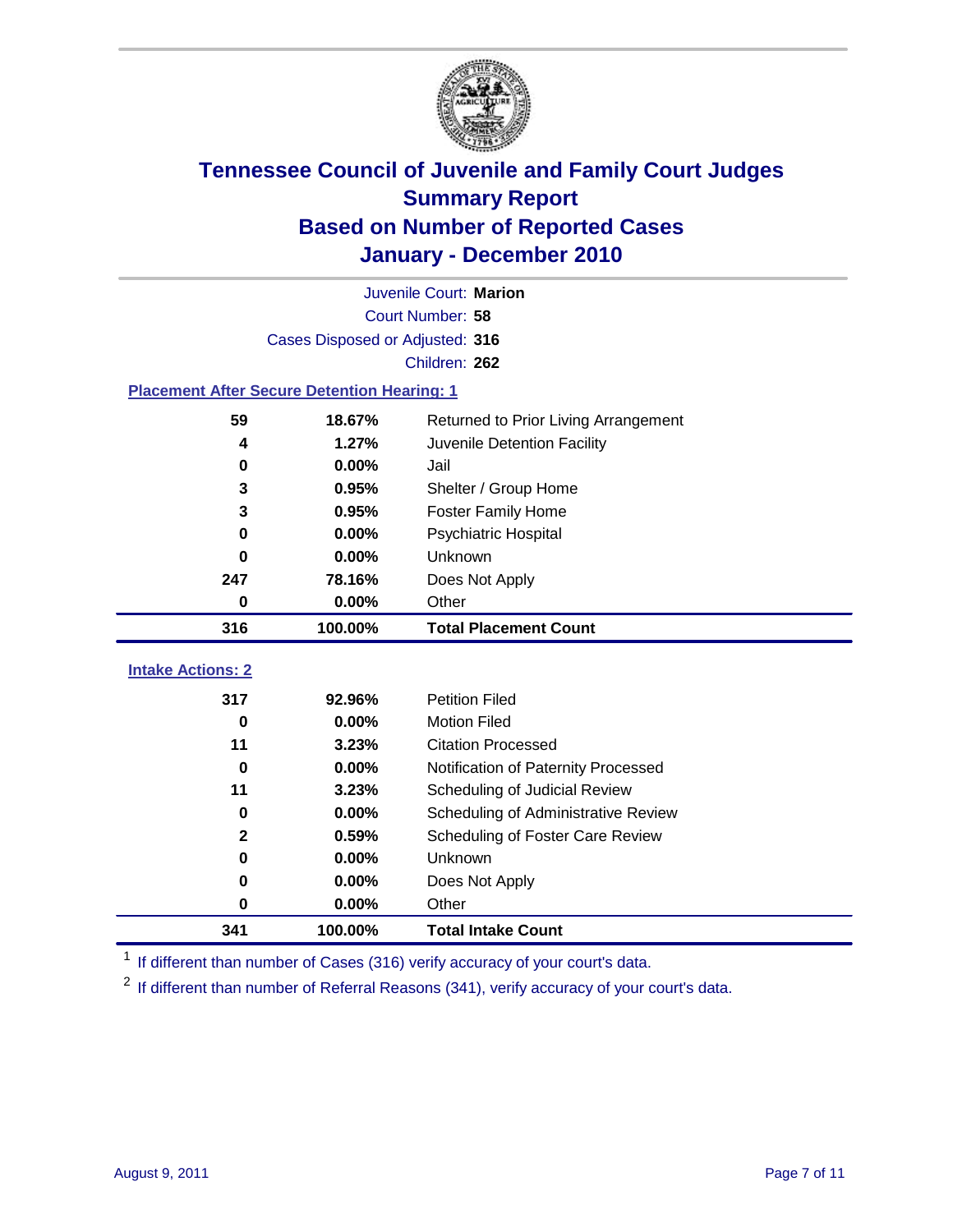

Court Number: **58** Juvenile Court: **Marion** Cases Disposed or Adjusted: **316** Children: **262**

#### **Last Grade Completed by Child: 1**

| 262            | 100.00%        | <b>Total Child Count</b>          |  |
|----------------|----------------|-----------------------------------|--|
| 1              | 0.38%          | Other                             |  |
| 37             | 14.12%         | Unknown                           |  |
| 19             | 7.25%          | Never Attended School             |  |
| 0              | 0.00%          | Graduated                         |  |
| 0              | 0.00%          | <b>GED</b>                        |  |
| 0              | 0.00%          | Non-Graded Special Ed             |  |
| 6              | 2.29%          | 12th Grade                        |  |
| 41             | 15.65%         | 11th Grade                        |  |
| 62             | 23.66%         | 10th Grade                        |  |
| 28             | 10.69%         | 9th Grade                         |  |
| 21             | 8.02%          | 8th Grade                         |  |
| 12             | 4.58%          | 7th Grade                         |  |
| 3              | 1.15%          | 6th Grade                         |  |
| 6              | 2.29%          | 5th Grade                         |  |
| 4              | 1.53%          | 4th Grade                         |  |
| 3              | 1.15%          | 3rd Grade                         |  |
| $\mathbf{2}$   | 0.76%          | 2nd Grade                         |  |
| 10             | 3.82%          | 1st Grade                         |  |
| $\mathbf{2}$   | 0.76%          | Kindergarten                      |  |
| 5<br>$\pmb{0}$ | 1.91%<br>0.00% | Too Young for School<br>Preschool |  |

### **Enrolled in Special Education: 1**

| 262 | 100.00% | <b>Total Child Count</b> |
|-----|---------|--------------------------|
| 24  | 9.16%   | Unknown                  |
| 216 | 82.44%  | No                       |
| 22  | 8.40%   | Yes                      |
|     |         |                          |

One child could be counted in multiple categories, verify accuracy of your court's data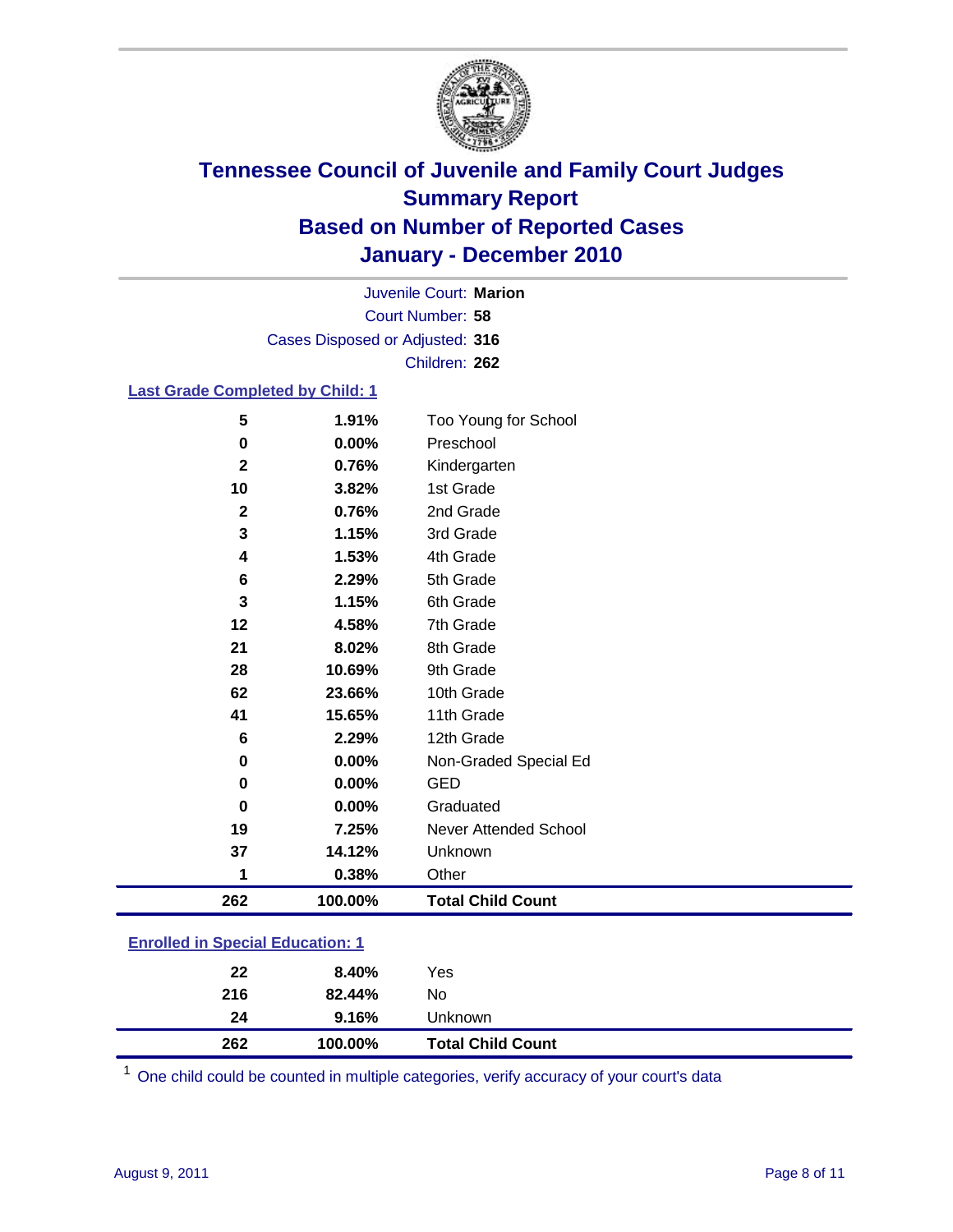

|                              | Juvenile Court: Marion          |                           |  |  |
|------------------------------|---------------------------------|---------------------------|--|--|
|                              | Court Number: 58                |                           |  |  |
|                              | Cases Disposed or Adjusted: 316 |                           |  |  |
|                              |                                 | Children: 262             |  |  |
| <b>Action Executed By: 1</b> |                                 |                           |  |  |
| 341                          | 100.00%                         | Judge                     |  |  |
| 0                            | 0.00%                           | Magistrate                |  |  |
| 0                            | 0.00%                           | <b>YSO</b>                |  |  |
| 0                            | 0.00%                           | Other                     |  |  |
| 0                            | 0.00%                           | Unknown                   |  |  |
| 341                          | 100.00%                         | <b>Total Action Count</b> |  |  |

### **Formal / Informal Actions: 1**

| 22  | 6.45%    | Dismissed                                        |
|-----|----------|--------------------------------------------------|
| 0   | $0.00\%$ | Retired / Nolle Prosequi                         |
| 54  | 15.84%   | <b>Complaint Substantiated Delinquent</b>        |
| 106 | 31.09%   | <b>Complaint Substantiated Status Offender</b>   |
| 21  | 6.16%    | <b>Complaint Substantiated Dependent/Neglect</b> |
| 40  | 11.73%   | <b>Complaint Substantiated Abused</b>            |
| 0   | $0.00\%$ | <b>Complaint Substantiated Mentally III</b>      |
| 0   | $0.00\%$ | Informal Adjustment                              |
| 0   | $0.00\%$ | <b>Pretrial Diversion</b>                        |
| 0   | $0.00\%$ | <b>Transfer to Adult Court Hearing</b>           |
| 0   | $0.00\%$ | Charges Cleared by Transfer to Adult Court       |
| 73  | 21.41%   | Special Proceeding                               |
| 11  | 3.23%    | <b>Review Concluded</b>                          |
| 14  | 4.11%    | Case Held Open                                   |
| 0   | $0.00\%$ | Other                                            |
| 0   | $0.00\%$ | Unknown                                          |
| 341 | 100.00%  | Total Action Count                               |

<sup>1</sup> If different than number of Referral Reasons (341), verify accuracy of your court's data.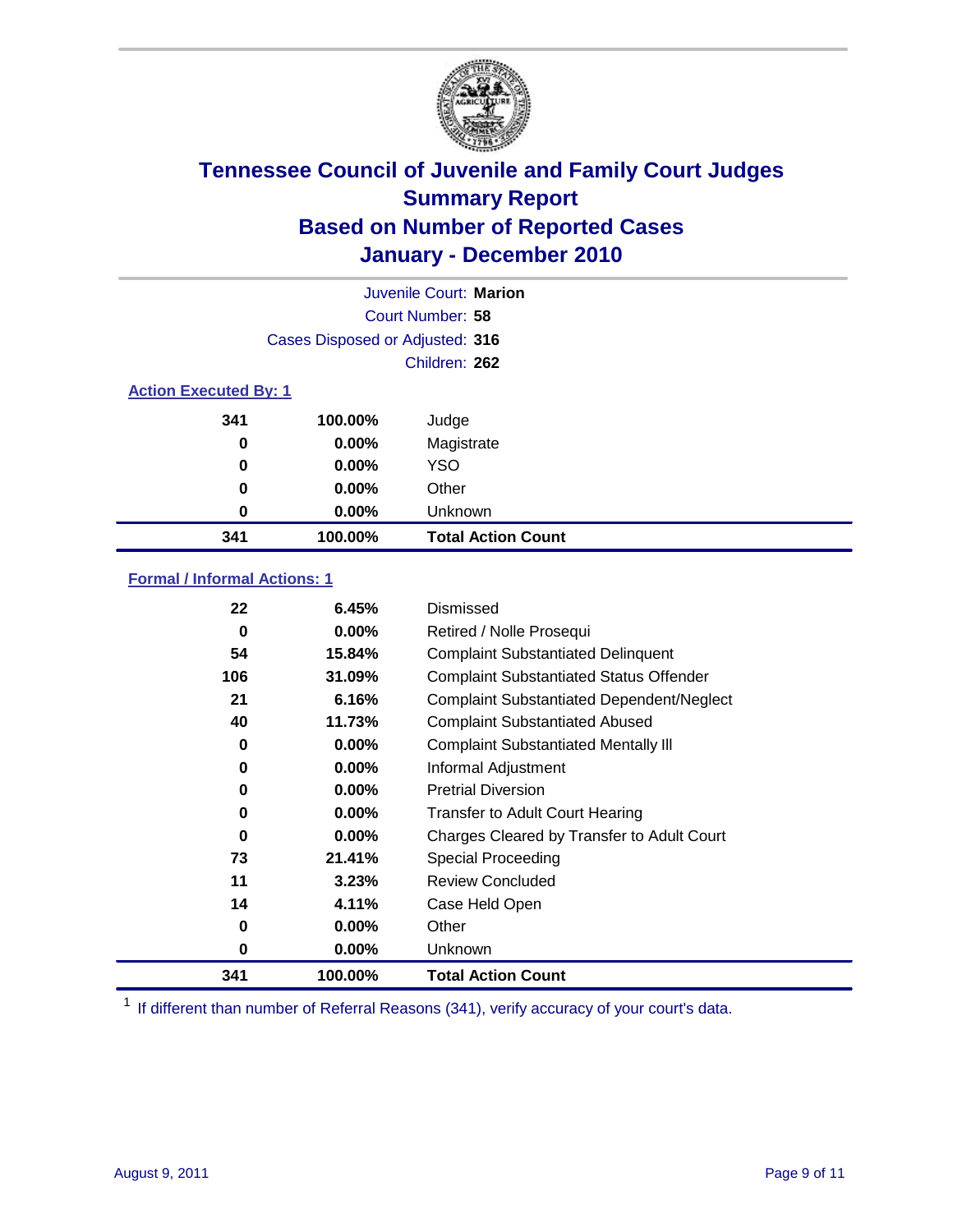

|                       |                                 | Juvenile Court: Marion                                |
|-----------------------|---------------------------------|-------------------------------------------------------|
|                       |                                 | <b>Court Number: 58</b>                               |
|                       | Cases Disposed or Adjusted: 316 |                                                       |
|                       |                                 | Children: 262                                         |
| <b>Case Outcomes:</b> |                                 | There can be multiple outcomes for one child or case. |
| 48                    | 10.50%                          | <b>Case Dismissed</b>                                 |
| $\mathbf{2}$          | 0.44%                           | Case Retired or Nolle Prosequi                        |
| 36                    | 7.88%                           | Warned / Counseled                                    |
| 35                    | 7.66%                           | Held Open For Review                                  |
| 31                    | 6.78%                           | Supervision / Probation to Juvenile Court             |
| 0                     | 0.00%                           | <b>Probation to Parents</b>                           |
| 37                    | 8.10%                           | Referral to Another Entity for Supervision / Service  |
| 12                    | 2.63%                           | Referred for Mental Health Counseling                 |
| 5                     | 1.09%                           | Referred for Alcohol and Drug Counseling              |
| 0                     | 0.00%                           | <b>Referred to Alternative School</b>                 |
| 0                     | 0.00%                           | Referred to Private Child Agency                      |
| 7                     | 1.53%                           | Referred to Defensive Driving School                  |
| 0                     | 0.00%                           | Referred to Alcohol Safety School                     |
| 7                     | 1.53%                           | Referred to Juvenile Court Education-Based Program    |
| 1                     | 0.22%                           | Driver's License Held Informally                      |
| 0                     | 0.00%                           | <b>Voluntary Placement with DMHMR</b>                 |
| 0                     | 0.00%                           | Private Mental Health Placement                       |
| 0                     | 0.00%                           | <b>Private MR Placement</b>                           |
| 0                     | 0.00%                           | Placement with City/County Agency/Facility            |
| 3                     | 0.66%                           | Placement with Relative / Other Individual            |
| 25                    | 5.47%                           | Fine                                                  |
| 35                    | 7.66%                           | <b>Public Service</b>                                 |
| 6                     | 1.31%                           | Restitution                                           |
| 1                     | 0.22%                           | <b>Runaway Returned</b>                               |
| 1                     | 0.22%                           | No Contact Order                                      |
| 0                     | 0.00%                           | Injunction Other than No Contact Order                |
| 0                     | 0.00%                           | <b>House Arrest</b>                                   |
| 0                     | 0.00%                           | <b>Court Defined Curfew</b>                           |
| 0                     | $0.00\%$                        | Dismissed from Informal Adjustment                    |
| 0                     | $0.00\%$                        | <b>Dismissed from Pretrial Diversion</b>              |
| 0                     | 0.00%                           | Released from Probation                               |
| 0                     | 0.00%                           | <b>Transferred to Adult Court</b>                     |
| 0                     | 0.00%                           | <b>DMHMR Involuntary Commitment</b>                   |